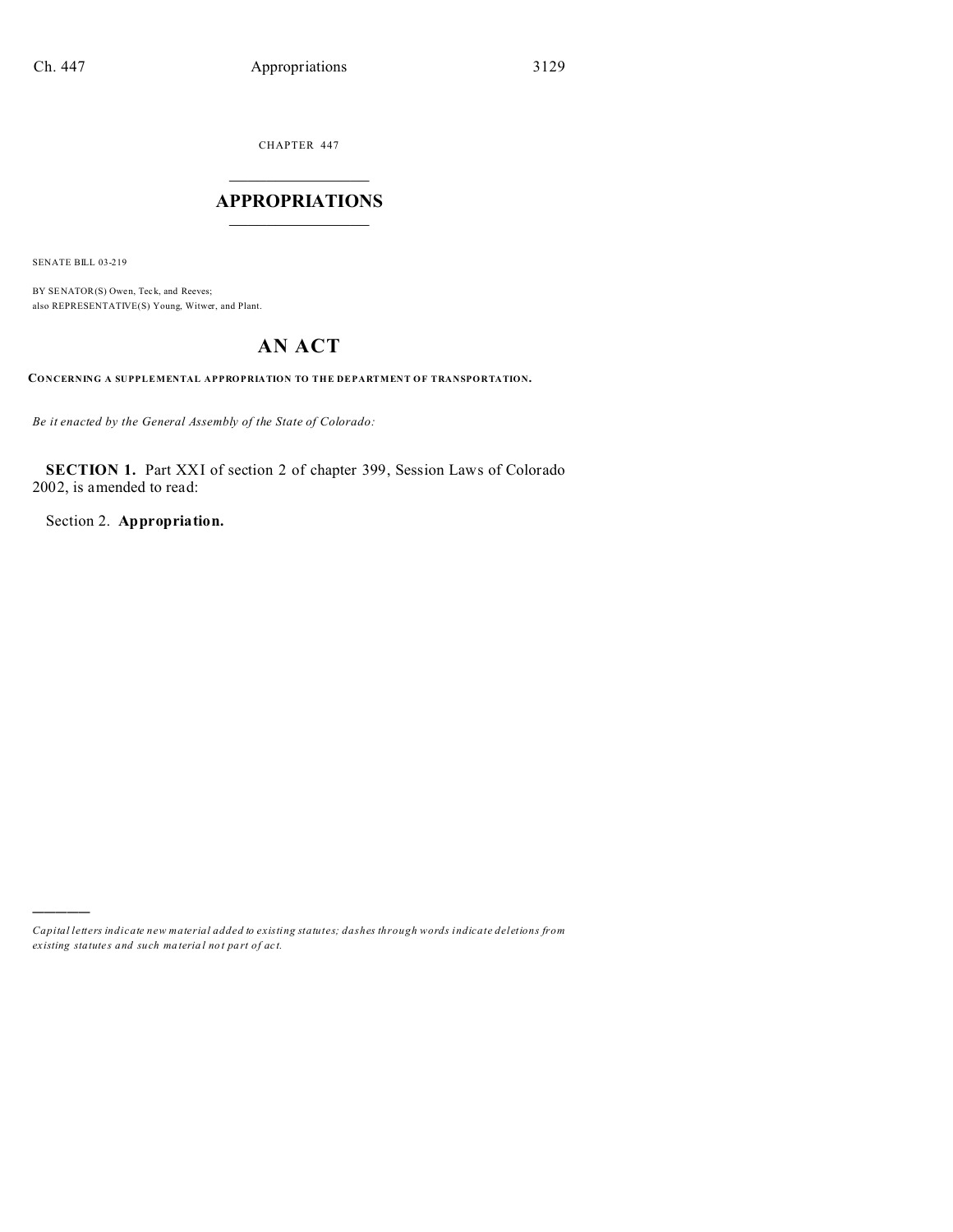| Ch. 447                                                                                                        | Appropriations            |             |                        |                                                |                        | 3130                                  |                         |
|----------------------------------------------------------------------------------------------------------------|---------------------------|-------------|------------------------|------------------------------------------------|------------------------|---------------------------------------|-------------------------|
|                                                                                                                | <b>APPROPRIATION FROM</b> |             |                        |                                                |                        |                                       |                         |
|                                                                                                                | ITEM &<br><b>SUBTOTAL</b> | TOTAL       | GENERAL<br><b>FUND</b> | <b>GENERAL</b><br><b>FUND</b><br><b>EXEMPT</b> | CASH<br><b>FUNDS</b>   | CASH<br><b>FUNDS</b><br><b>EXEMPT</b> | FEDERAL<br><b>FUNDS</b> |
|                                                                                                                | \$                        | $\mathbb S$ | \$                     | \$                                             | $\mathbb S$            | \$                                    | \$                      |
|                                                                                                                |                           |             |                        | <b>PART XXI</b>                                |                        |                                       |                         |
|                                                                                                                |                           |             |                        | <b>DEPARTMENT OF TRANSPORTATION</b>            |                        |                                       |                         |
| (1) OFFICE OF TRANSPORTATION SAFETY <sup>7,8</sup>                                                             |                           |             |                        |                                                |                        |                                       |                         |
| Persistent Drunk Driver                                                                                        |                           |             |                        |                                                |                        |                                       |                         |
| Program                                                                                                        |                           | 100,000     |                        |                                                | $100,000^a$            |                                       |                         |
| <sup>a</sup> This amount shall be from the Persistent Drunk Driver Fund pursuant to Section 42-3-130.5, C.R.S. |                           |             |                        |                                                |                        |                                       |                         |
| (2) DIVISION OF AERONAUTICS                                                                                    |                           |             |                        |                                                |                        |                                       |                         |
| Personal Services                                                                                              | 457,795                   |             |                        |                                                | $313,421$ <sup>a</sup> |                                       | 144,374                 |
|                                                                                                                |                           |             |                        |                                                | $(5.0$ FTE)            |                                       | $(3.0$ FTE)             |
| Health, Life, and Dental                                                                                       | 14,465                    |             |                        |                                                | 9,272                  |                                       | 5,193                   |
|                                                                                                                | 15,417                    |             |                        |                                                | $9,821$ <sup>a</sup>   |                                       | 5,596                   |
| Short-term Disability                                                                                          | 504                       |             |                        |                                                | 346°                   |                                       | 158                     |
|                                                                                                                | 462                       |             |                        |                                                | 317 <sup>a</sup>       |                                       | 145                     |

Executive Service  $18,525$  12,772<sup>a</sup>

Awards  $4,606$   $1,715$ <sup>a</sup>

Workers' Compensation 665<sup>a</sup> 665<sup>a</sup> Operating Expenses  $67,966$  67,966<sup>a</sup>

Salary Survey and Senior

Performance-based Pay

5,753

2,891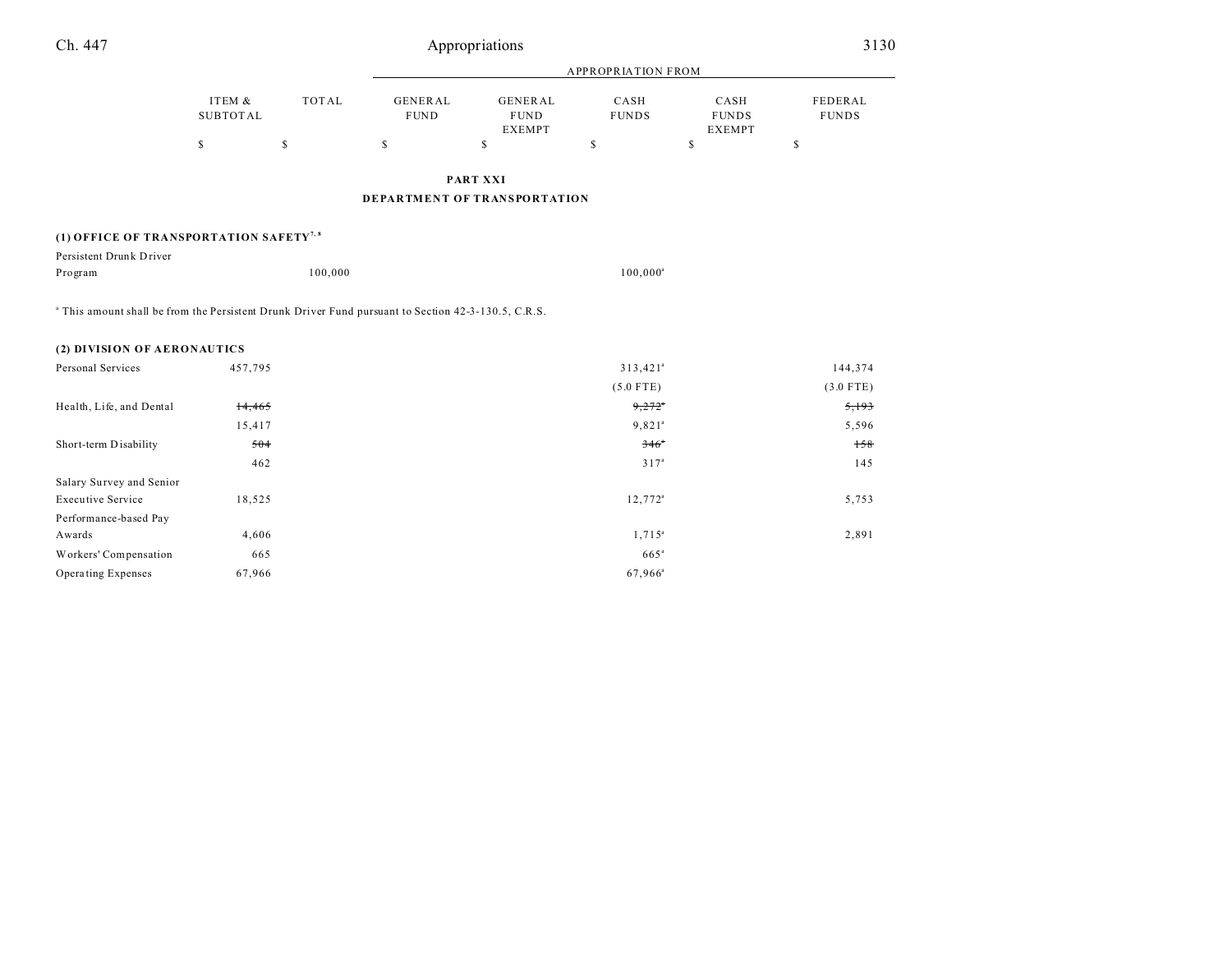| Legal Services for 35           |             |            |                          |        |
|---------------------------------|-------------|------------|--------------------------|--------|
| hours                           | 2,093       |            | $2,093^a$                |        |
| Vehicle Lease Payments          | 4,308       |            | $4,308^{\circ}$          |        |
| Leased Space                    | 24,401      |            | $24,401^a$               |        |
| <b>Indirect Cost Assessment</b> | 24,892      |            | $24,892^a$               |        |
| Federal Grants and              |             |            |                          |        |
| Refunds                         | 66,631      |            |                          | 66,631 |
| Formula Refunds                 | 8, 195, 746 |            | 8,195,746 <sup>a</sup>   |        |
| Discretionary Grants            | 3,002,699   |            | $3,002,699$ <sup>*</sup> |        |
|                                 | 4,618,979   |            | $4,618.979$ <sup>a</sup> |        |
|                                 |             | 11,885,296 |                          |        |
|                                 |             | 13,502,486 |                          |        |

a These amounts shall be from the Aviation Fu nd.

| $(3)$ ADMINISTRATION <sup>237</sup> | 21,705,724 | 21,705,724°             |
|-------------------------------------|------------|-------------------------|
|                                     | 21,846,514 | 21,846,514 <sup>a</sup> |
|                                     |            | $(219.7 \text{ FTE})^*$ |
|                                     |            | $(221.7 \text{ FTE})^b$ |

 $^{\circ}$  Of this amount, \$20,295,854 shall be from the State Highway Fund pursuant to Sections 43-4-205 (5) (a) and 43-1-113, C.R.S., and  $\frac{6}{31}$ ,  $\frac{409,870(T)}{1550,660(T)}$ shall be funded internally by various cash funds exempt sources in the Department. Included in this total amount is \$393,484 for 6,580 hours of legal services. <sup>b</sup> Of this number, 204.7 FTE are administrative FTE funded by the State Highway Fund pursuant to Sections 43-4-205 (5) (a) and 43-1-113, C.R.S., and <del>15.0</del> 17.0 FTE

are funded internally by va rious cash funds exempt sources in the D epartment.

Ch. 447 Appropriations 3131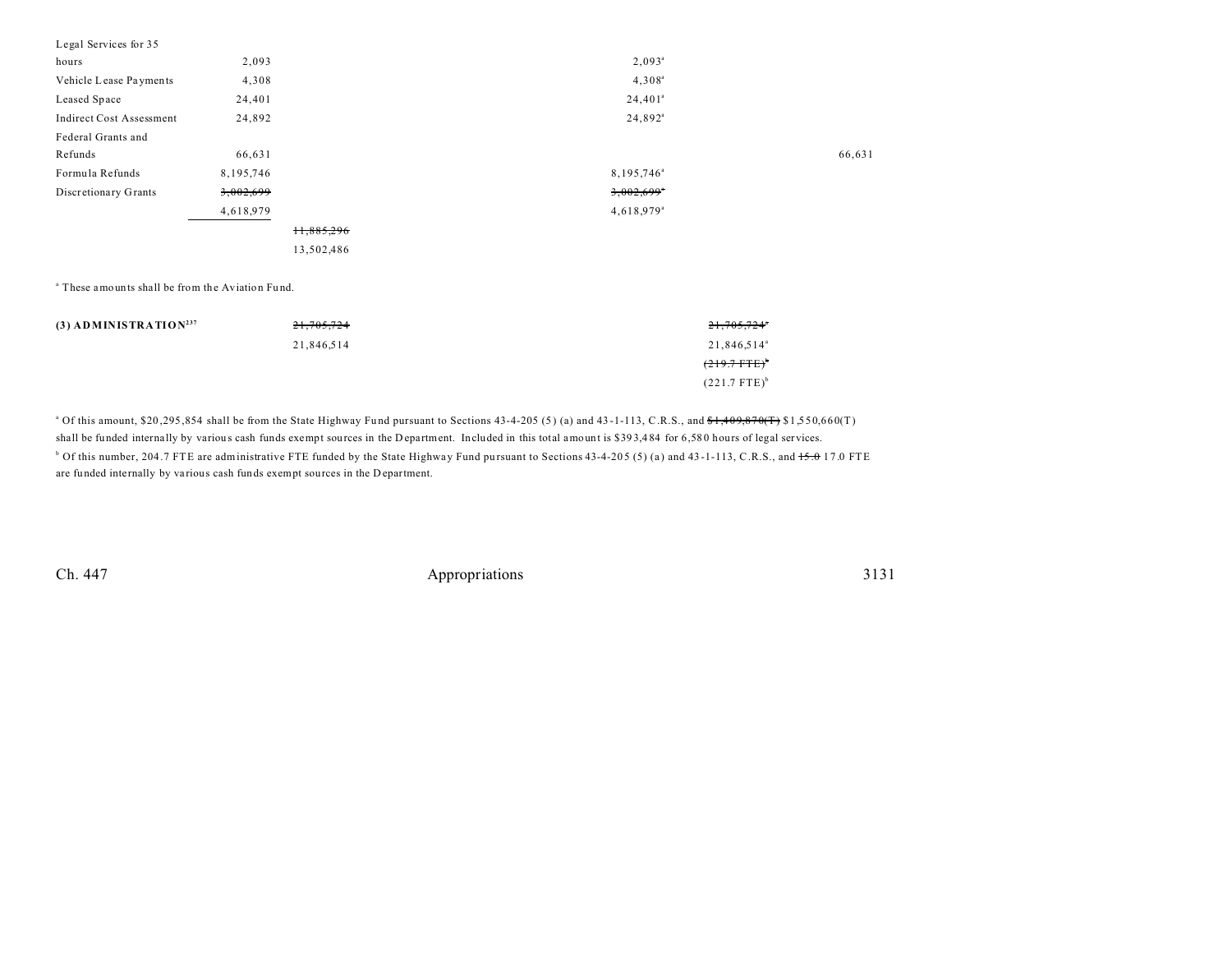| Ch. 447                               | Appropriations            |             |                               |                                                |                           | 3132                                  |                         |
|---------------------------------------|---------------------------|-------------|-------------------------------|------------------------------------------------|---------------------------|---------------------------------------|-------------------------|
|                                       |                           |             |                               |                                                | <b>APPROPRIATION FROM</b> |                                       |                         |
|                                       | ITEM &<br><b>SUBTOTAL</b> | TOTAL       | <b>GENERAL</b><br><b>FUND</b> | <b>GENERAL</b><br><b>FUND</b><br><b>EXEMPT</b> | CASH<br><b>FUNDS</b>      | CASH<br><b>FUNDS</b><br><b>EXEMPT</b> | FEDERAL<br><b>FUNDS</b> |
|                                       | S                         | \$          | S                             | \$                                             | Ŝ.                        | S                                     | \$                      |
| (4) CONSTRUCTION,<br>MAINTENANCE, AND |                           |             |                               |                                                |                           |                                       |                         |
| <b>OPERATIONS'</b>                    |                           | 747,288,564 |                               |                                                | 41,743,045*               | $402,563,969^{\circ}$                 | 302,981,550             |
|                                       |                           | 724,900,793 |                               |                                                | 41,767,771 <sup>a</sup>   | 380, 151, 472 <sup>b</sup>            |                         |

<sup>a</sup> Of this amount, \$25,657,045 shall be from miscellaneous department revenues including permit fees and interest earnings, \$14,092,000(L) shall be from funds provided by local governments for highway maintenance and construction projects, \$1,659,000 shall be from the Law Enforcement Assistance Fund pursuant to Section 43-4-401, C.R.S., and \$335,000 shall be from the M otorcycle O perator Safety Training Fund pursuant to Section 43-5-504, C.R.S., AND \$24,726 SHALL BE FROM VARIOUS GRANTS FROM LOCAL GOVERNMENT ENTITIES.

(3,069.5 FTE)

<sup>b</sup> These funds are subject to appropriation by the State Transportation Commission pursuant to Sections 43-1-106 (8) (h) and 43-1-113 (14) (a), C.R.S. They are included here for informational purposes. The source of funds for this appropriation shall be State Highway Funds pursuant to Section 43-4-205 (5) (a), C.R.S., but also includes \$1 ,654 ,994 (T) to be funded internally by various cash funds exempt sources in the Department. Included in this total amount is \$1 28 ,345 for capitol complex leased space and \$587,057 for 9,817 hours of legal services.

## **(5) TRANSPORTATION REVENUE ANTICIPATION NOTES** 222,100,000 222,100,000 222,100,000<sup>a</sup>

<sup>a</sup> This amount represents an estimate of the amount of Transportation Revenue Anticipation Notes (TRANS) to be issued, plus interest earned, pursuant to Section 43-4-705, C.R.S., and applied to the Stra tegic T ransportation Project Investment Program du ring FY 2002-03. These T RAN S sha ll be repaid from the Department's future federal and state match revenues over the next fifteen to twenty years. The amount is subject to appropriation by the State Transportation Commission pursuant to Section 43 -4-706 , C.R.S., and is included here for informational purposes only.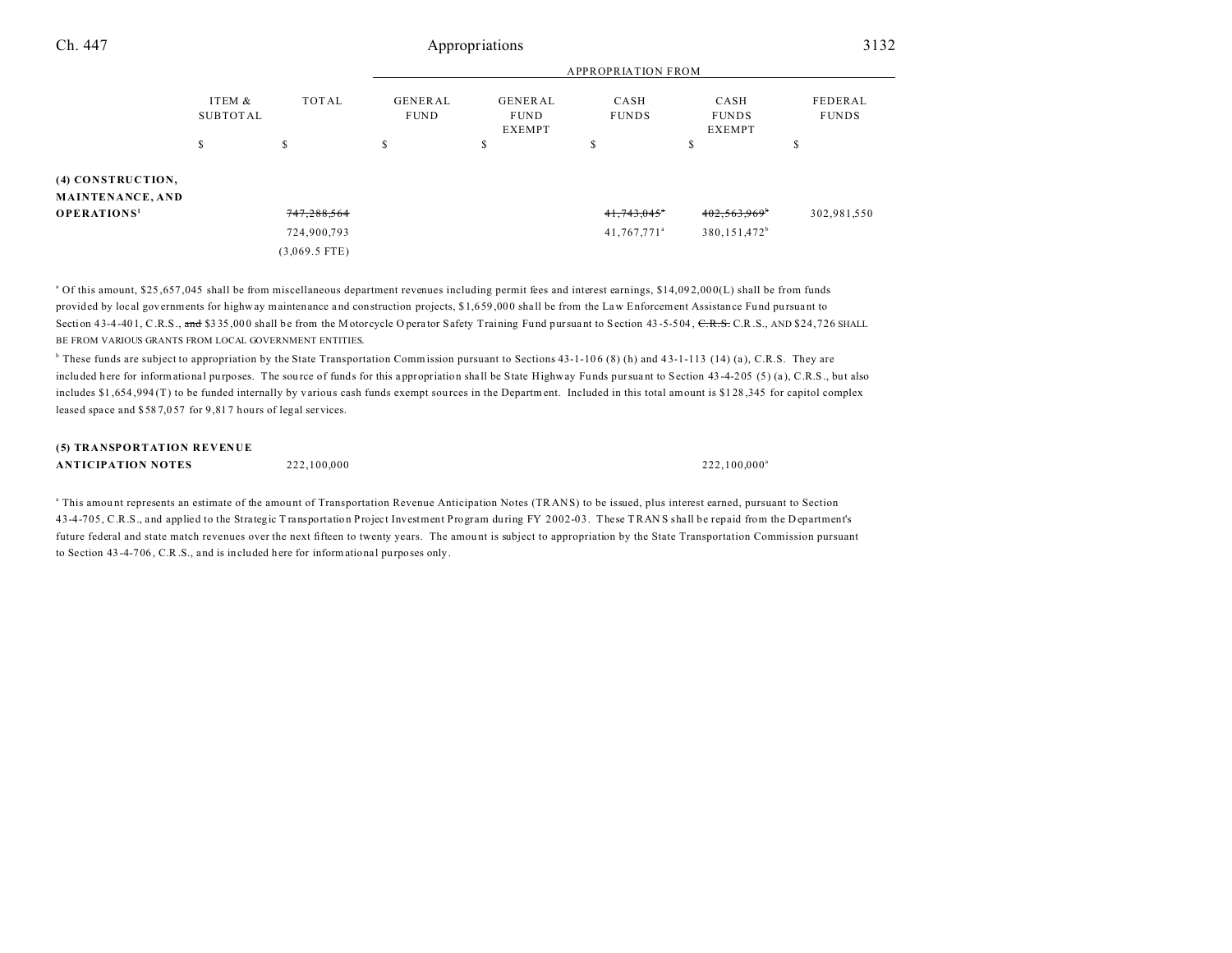| (6) GAMING<br>IMPACTS <sup>238</sup>                           | 1,010,000                                                                                                                                                | $1,010,000^a$                                                                                                                                                |
|----------------------------------------------------------------|----------------------------------------------------------------------------------------------------------------------------------------------------------|--------------------------------------------------------------------------------------------------------------------------------------------------------------|
|                                                                | $\degree$ This amount shall be from the Limited Gaming Fund pursuant to Section 12-47.1-701 (1) (c) (I), C.R.S.                                          |                                                                                                                                                              |
| (7) COUNTY AND MUNICIPAL<br><b>BRIDGE FUNDS</b> <sup>239</sup> | 436,308                                                                                                                                                  | 436,308 <sup>a</sup>                                                                                                                                         |
|                                                                | <sup>a</sup> This amount shall be from interest earnings on the special account for highway bridges created pursuant to Section 43-4-205 (7) (a), C.R.S. |                                                                                                                                                              |
| <b>TOTALS PART XXI</b><br>(TRANSPORTATION) <sup>5</sup><br>6   | <del>\$1.004.525.892</del><br>\$983,896,101                                                                                                              | <del>\$303,206,550</del><br><del>\$54.949.64</del> 9<br><del>\$646.369.693</del><br>\$56,591,175 <sup>a</sup><br>\$624,097,986 <sup>a</sup><br>\$303,206,940 |

<sup>a</sup> Of these amounts,  $\frac{63}{53,064,864}$  \$3,205,654 contains a (T) notation, and \$14,092,000 contains an (L) notation.

**FOOTNOTES** -- The following statements are referenced to the numbered footnotes throughout section 2.

- 5 (Governor lined through this provision. See L. 2002, p. 3034.)
- 6 All Departments, Totals -- The General Assembly requests that copies of all reports requested in other footnotes contained in this act be delivered to the Joint Budget Committee and the majority and minority leadership in each house of the General Assembly. Each principal department of the state shall produce its rules in an electronic format that is suitable for public access through electronic means. Such rules in such format shall be submitted to the Office of Legislative Legal Services for publishing on the Internet. It is the intent of the General Assembly

Ch. 447 Appropriations 3133